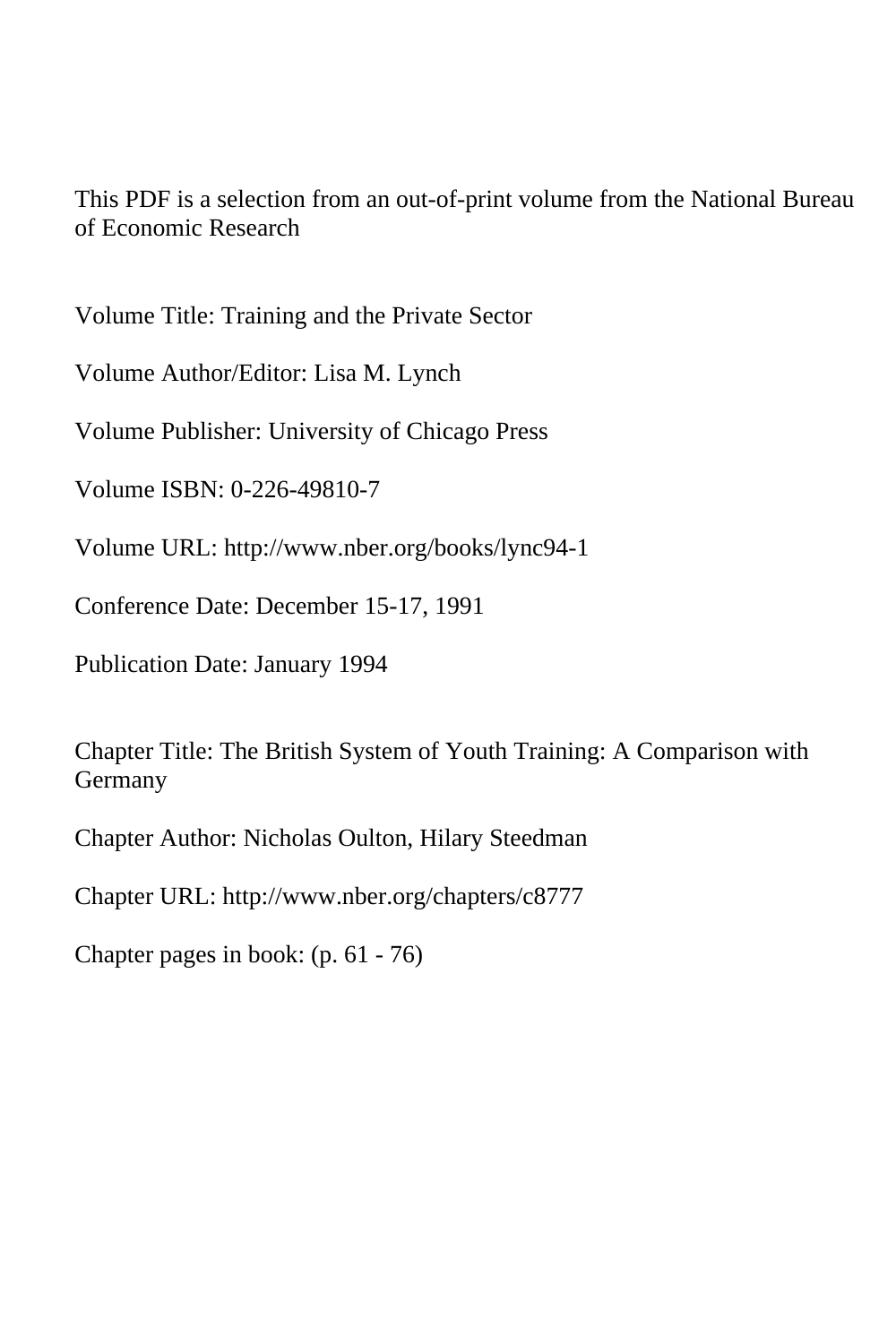# 2 The British System of Youth Training: **A** Comparison with Germany

Nicholas Oulton and Hilary Steedman

# **2.1 Introduction**

There is a widespread perception that American international competitiveness is declining and that American economic leadership is under threat. Increased attention is being directed toward the contribution that vocational education and training might be able to make to a solution of these problems. In this context, the British system of youth training, which has undergone considerable changes in recent years, may offer some object lessons. It is now generally accepted that Britain lags behind its European partners in the provision of training to young people who are unable or unwilling to continue in full-time academic education after they have reached the minimum legal age for leaving school. In comparisons of high-level manpower (first-degree level or above), Britain compares favorably. But the proportion of the labor force who have attained lower- or intermediate-level vocational qualifications is **far** lower in Britain than in France and lower still than in Germany (Prais 1981; Steedman 1990; Steedman, Mason, and Wagner 1991). Moreover, case studies of a number of industries in manufacturing and elsewhere, using matched samples of plants, have shown that low skill levels in the United Kingdom are a significant cause of lower labor productivity (Daly, Hitchens, and Wagner 1985; Prais, Jarvis, and Wagner 1989; Steedman and Wagner 1987, 1989).

Any system of youth vocational training must confront and solve three problems: First, who is to pay for training? Second, how is the content of training

Nicholas Oulton and Hilary Steedman are senior research fellows at the National Institute of Economic and Social Research.

The authors owe thanks to their colleague Sig Prais for encouragement and insightful suggestions. They also thank Paul Latreille, David Raffe, Paul Ryan, and participants at the 1992 EMRU Conference at Bangor for helpful comments. For generous financial support, they are grateful to the Nuffield Foundation, which should not however be held responsible for any of the authors' conclusions.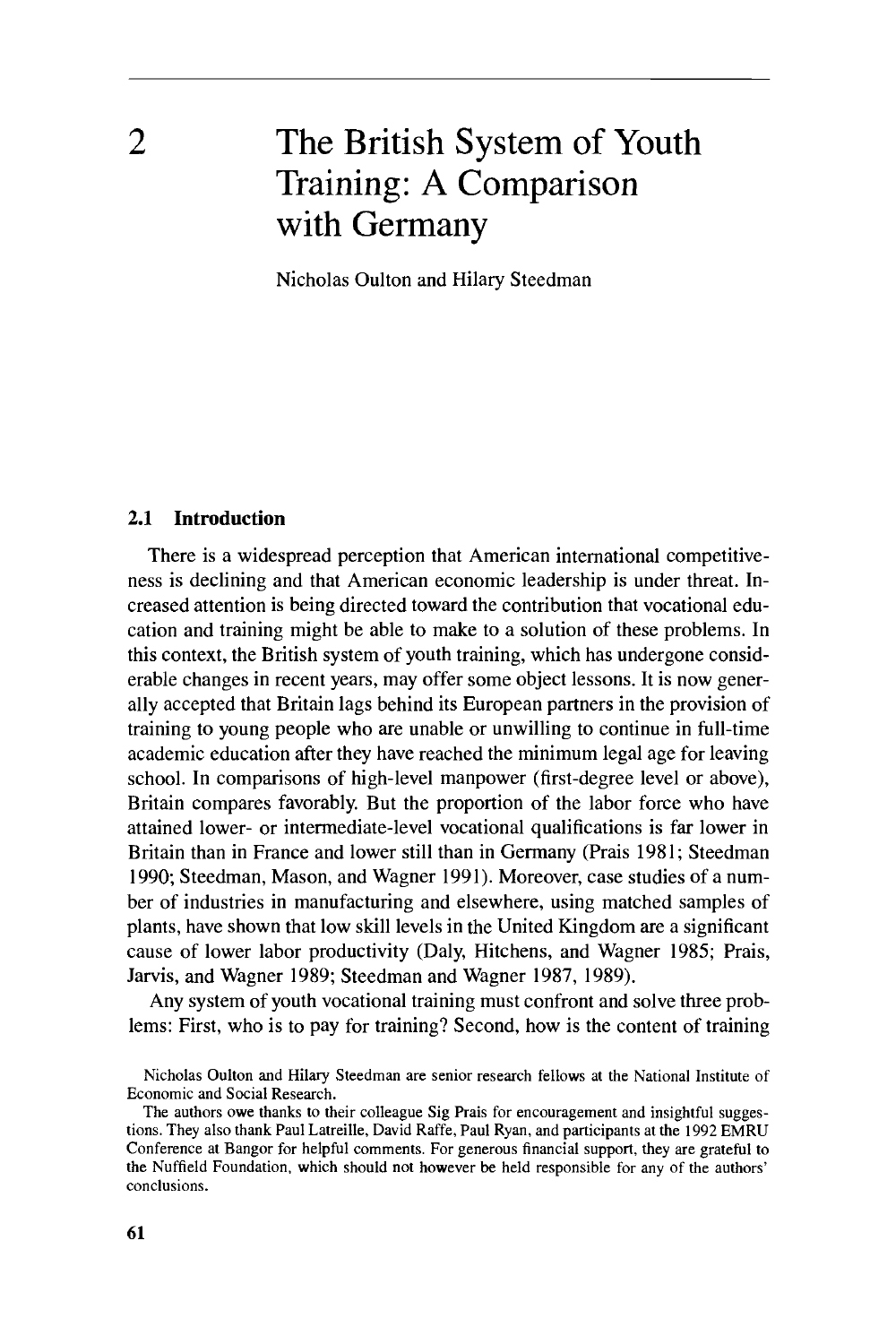to be determined? And third, how is the skill level of a trained individual to be appraised and certificated? The solution to the financing problem is in principle straightforward. Since (in the absence of externalities) it is the trainee who by and large benefits, in the shape of higher wages, the trainee should pay for the cost of his own training (Becker 1964, chap. 2). But in practice there are difficulties since trainees are young (not legally adults) and may well not be creditworthy. In the first instance, therefore, firms may have to bear the burden, hoping to recoup the costs later. But this gives rise to obvious problems. If trainees wages are too high, firms will lack incentive to offer training. If wages are kept low throughout the training period, the "poaching" problem arises, whereby a firm which offers training does not get to reap the reward of its investment when a nontraining firm lures away its trainees; the incentive for firms to train is again reduced,

With the content of training, there are two issues. The training offered should obviously be up-to-date and relevant to the industry in which the trainee is working. Experience shows that this is usually best achieved by workplacebased training. But since 16-year-olds (16 being the school-leaving age in Britain) cannot possibly know for sure what their aptitudes, abilities, and opportunities are, the training offered should be also designed to encourage flexibility and lay a sound foundation enabling trainees to deal with possible future changes in their occupations and indeed future changes in technology in their current career choice. In other words, vocational training should include an element of general education (primarily, literacy and numeracy). Firms are obviously in the best position to say what is relevant training given the current technology of their industry. But if firms determine training content, they have little incentive to offer training designed to advance the trainee's ability to move into a different industry or a different occupation. If on the other hand the government determines the content of the training curriculum, it may be able to ensure that general education is not neglected, but it may find it difficult to ensure that the more narrowly vocational element is truly relevant to industry's current needs, let alone its future ones.

As regards assessment and certification, it is obviously in the interests of trainees that at the end of their training period they should be able to gain a certificate which is widely recognized—which is regarded as a reliable indicator of the skill level to which it attests-and that the attested skill should be economically relevant. It is clearly in society's interest as well. An atomistic system in which each firm offers training and bestows its own certificates would obviously not meet the above requirements: some external body (though not necessarily a governmental one) is required to lay down and monitor standards.

The three problems are interdependent, so that failure to solve one exacerbates the difficulties caused by the other two. For example, if trainee wages are set too high, firms will find ways to skimp on training, so that the value of a training certificate will be reduced. If the system of certification is unsatisfac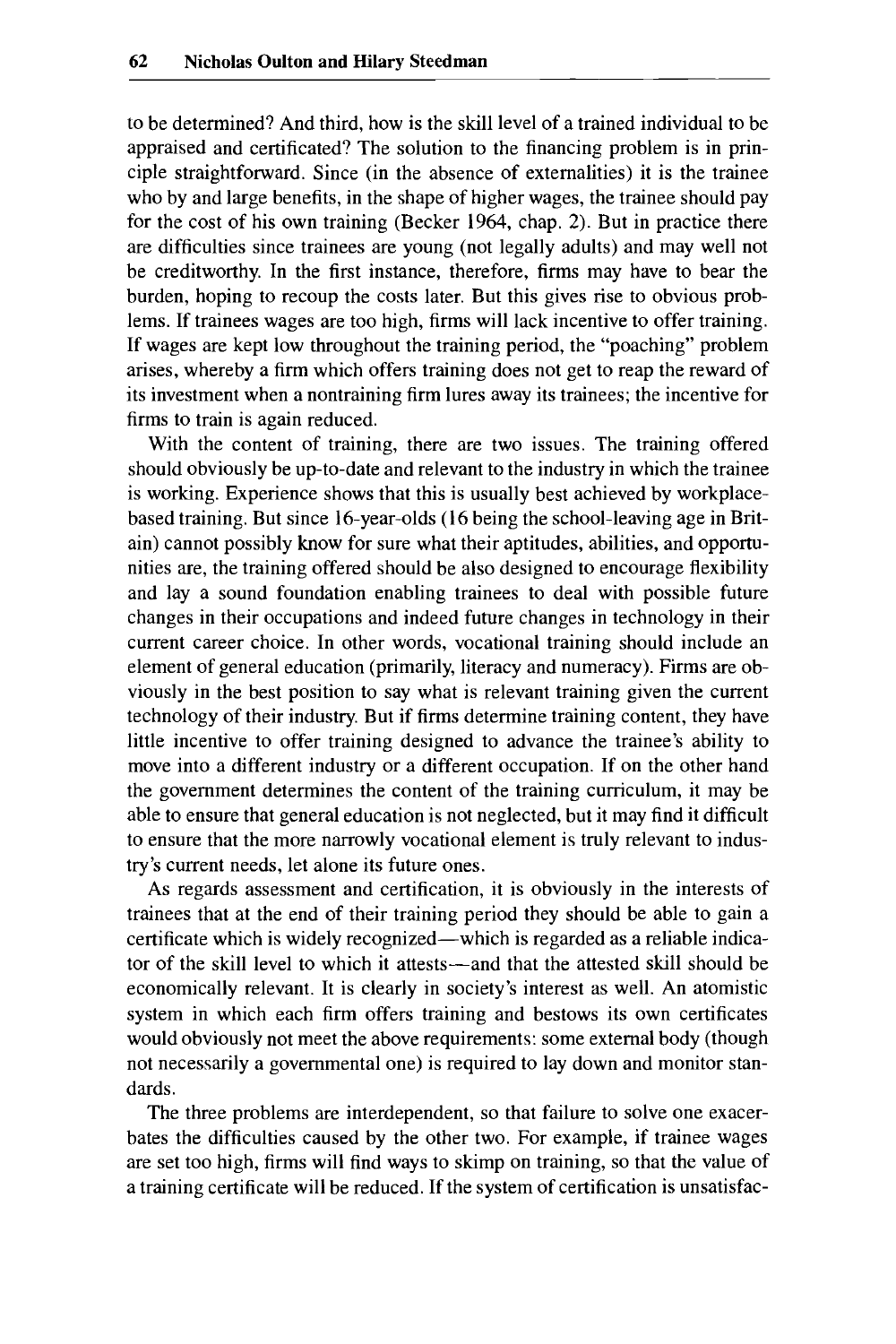tory, trainees will be reluctant to come forward, except for wages which firms find excessive, thus worsening the financing problem. If the content of training courses is not relevant to the skills required by the market, then the value of the certificate will be reduced and trainees will again be discouraged.

The British system of youth training has seen great changes in the last decade, as we describe below. Nevertheless, it is our claim that the current system is still far from achieving a satisfactory solution to the threefold problem of finance, content, and certification. Britain still has much to learn from the French system, and still more from the German one, which (we shall argue) comes the closest of the three to a socially optimal solution.

Our argument is laid out as follows. First, we describe the main features of the training systems of Britain and Germany, making in passing some remarks on the rather different French system. Next we set out a simple model of youth training, designed to illuminate the relationship between trainee and adult wage rates implicit in an economically viable system. Armed with these insights, we then try to evaluate the outcomes in Britain and Germany.'

# **2.2 Britain and Germany Compared**

#### 2.2.1 The British System

Youth training in the United Kingdom has traditionally been provided by the apprenticeship system. Even in its heyday, only a minority of young people (from among those not in full-time education) served apprenticeships. Apprenticeships bestowed a narrow craft type of qualification, though a well-accepted one. In many industries moreover the apprenticeship system consisted of mere timeserving, with no testing of competence required for successful completion. The 1980s proved a watershed. Under the impact of the 1980-81 recession, the intake into apprenticeship declined dramatically: the number serving apprenticeships in manufacturing halved between 1979 and 1984 and fell by a further third between 1984 and 1989 (U.K. Department of Employment 1990, table A1.lO). Faced with rapidly rising unemployment, which (by the OECD definition) was to reach 12.4 percent by 1983, and at a time when the number of 16-17-year-olds was increasing sharply, so that mass youth unemployment

**1.** Many of the issues of policy addressed in this article have also been discussed by Marsden and Ryan (1991) and **by** Finegold (1991). Marsden and Ryan acknowledge the importance of achieving a trainee wage level which will encourage employers to train while emphasizing the need for trade unions to be accorded a role in the regulation of training quality in Britain as **is** the case in Germany. Finegold also emphasizes the importance of institutions in promoting a highvolume, high-quality training equilibrium, in particular the role of the German chambers of commerce in providing the cooperative **forum** where training places can be brokered and "poaching" problems confronted. In this article we adopt a different approach to the same issues. Starting from the premise that institutions are notoriously difficult to "grow" on foreign soil, we concentrate primarily on ways of establishing strong incentives for employers to train and for individuals to enroll and to persist in training programs.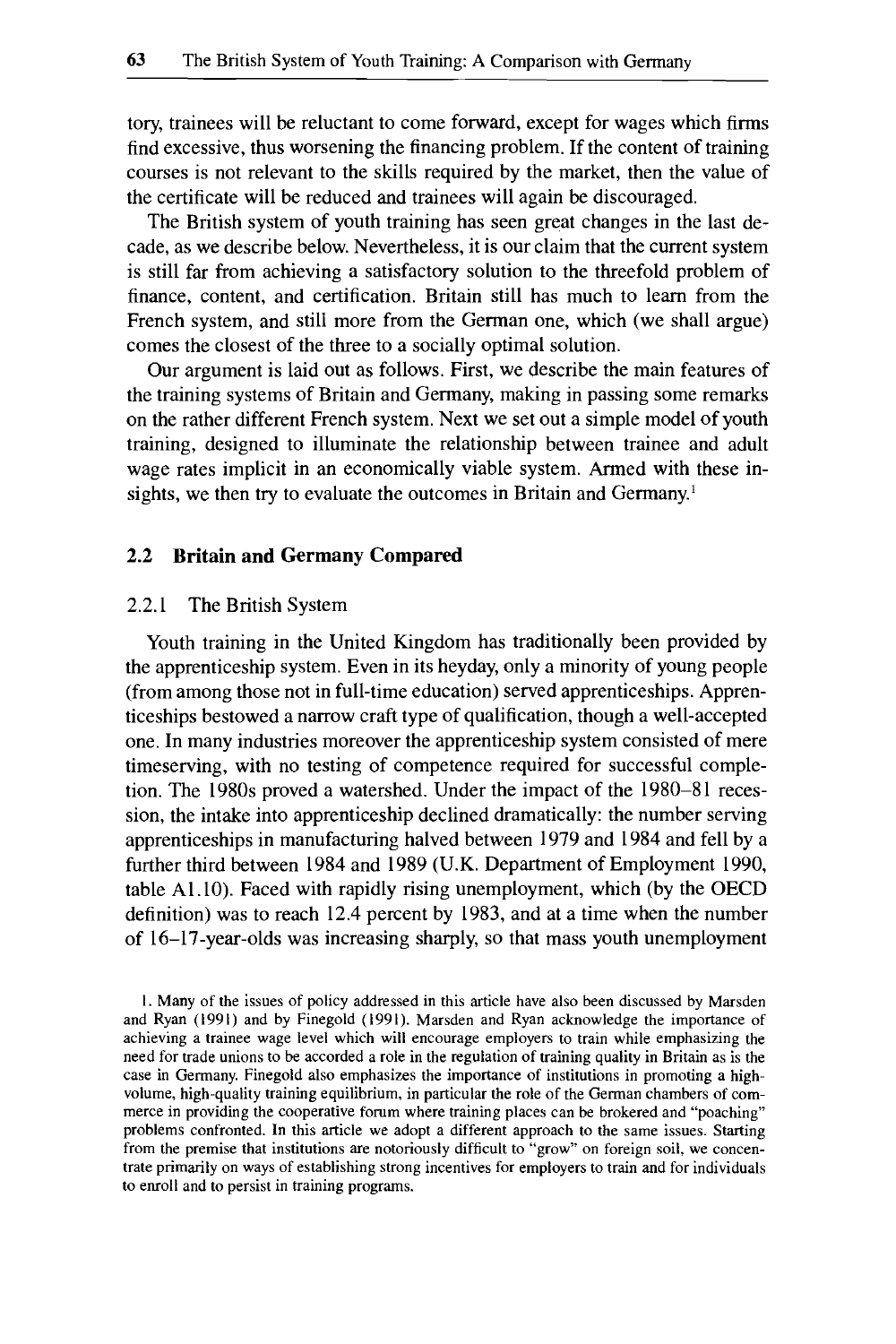was in prospect, the government introduced the Youth Training Scheme (YTS). **A** placement with a firm under YTS was initially for one year. Now renamed simply Youth Training (YT), placements are (since 1986) for two years, though there is no penalty for the trainee who leaves early. Under the YT program, the government covers the cost of college fees and pays firms a modest subsidy.\* Firms are in turn required to provide work experience and to ensure that trainees "work toward" vocational qualifications. Firms must also pay trainees the "trainee allowance" laid down by the government, though they are not prevented from paying more, and in practice many do. The trainee allowance is about the same amount as a single adult could claim on social security. The government has pledged to provide trainee places under YT for all 16-1 8-yearolds who want them-this is the carrot. The stick is that the government has now abolished the entitlement of young people to social security benefits, so that YT is also a large-scale experiment in "workfare."

The assessment and certification of vocational qualifications is regulated by the National Council for Vocational Qualifications (NCVQ), set up in 1986. This body has classified qualifications into four National Vocational Qualification (NVQ) Levels. Payment of the trainee allowance to firms is conditional on the trainee being deemed to be "working towards" a qualification classed as NVQ Level 2. The term "working towards" has not as yet received a precise official definition-it does not require for example that the trainee attend college part-time (though that would be usual). Moreover, determining whether a trainee has achieved NVQ Level 2 does not require an externally set and graded exam, but merely an assessment in the college or workplace by the trainee's own college lecturer or supervisor without necessarily any written test. The lack of external assessment and the failure to require the passing of a written test are strongly at variance with practice elsewhere in Europe (Prais 1989, 1991). It appears too that NCVQ is squeezing out the general educational element from the vocational syllabus, in favor of a collection of narrowly defined "skills," such as the ability to answer the telephone. $3$ 

By 1990, *23* percent of 16-year-olds in Great Britain were on YT, and 21 percent of 17-year-olds. However, only 2 percent of 18-year-olds were on YT. Overall, 15 percent of young people in the 16-18 age group were on YT; this compares with 36 percent of the age group who were still in full-time education, the remaining 49 percent being employed, unemployed, or inactive (U.K. Department of Employment 1992). Since YT placements are now for two

2. The administration of YT has been devolved by the Employment Department onto the newly created Training and Education Councils (TECs). These in turn pay the money in the first instance to "managing agents" whose role is to recruit trainees and place them with firms, while also **ar**ranging suitable college-based training on a part-time (day-release) basis. Levels of payment to firms taking trainees vary both within and between TECs. In one area, the subsidy paid to firms, we were informed, was £8 per trainee per week in 1991.

3. Steedman (1992) found that the NCVQ-approved syllabus for trainees in the construction industry required no mathematics, unlike the corresponding syllabuses in France and Germany.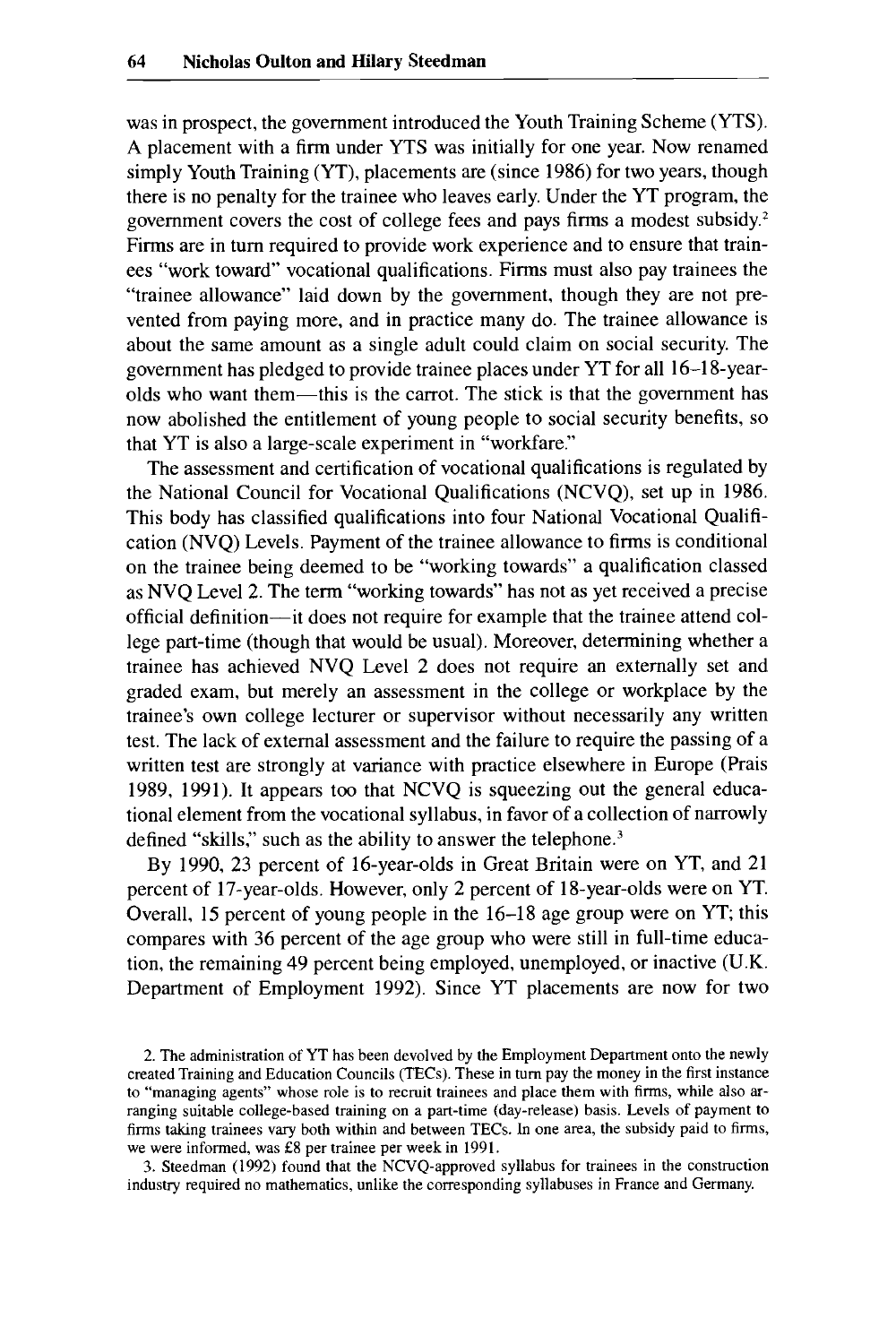years, these figures suggest that a large proportion of trainees do not complete the course. In fact, data from the Youth Cohort Study (reported in U.K. Department of Employment 1992) indicates that of those 19-year-olds in employment in 1989 who had previously done YT, only 40 percent had done the full two years.<sup>4</sup>

#### 2.2.2 The French and German Systems

In the process of achieving a considerably higher supply of training places, France and Germany have adopted different strategies which arise from very different labor market institutions and from differing arrangements for the control of education. In France, the supply of training places for 16-19-year-olds is regulated by funds made available by the government to full-time further education colleges and by Ministry of Education determination of the occupational spread and level of courses available. The disadvantages of securing supply in this way are well documented (Jarvis and Prais 1989). Provision responds to labor market requirements sluggishly and with considerable time lags, and course content is divorced from current labor market needs. The benefits to employers are largely in the form of young employees with good technical and vocational grounding in a specific occupational area and with a sound foundation of basic education. French training provision is characterized by a high level of supply and uneven quality (poorly adapted to immediate labor market requirements but with consistently satisfactory levels of general vocational education).

Germany relies on employers voluntarily coming forward to provide training places.<sup>5</sup> This source of supply has important advantages not easily attainable when places are state-funded in full-time colleges as in France. Employers offering training places do so according to their own projections of manpower requirements with the result that the occupational areas in which training is provided more closely match labor market opportunities. The provision of training in the workplace ensures that specific training in vocational skills corresponds to current workplace standards. It might be expected that, in such an arrangement, *general* vocational education would be marginalized. This is not the case, however, since it is an obligatory part (for both employers and trainees) of any apprenticeship contract that an element of general vocational education be provided to a syllabus drawn up by regional education authorities and be financed by those authorities. The result is a high-quality, high-supply equilibrium in both vocational training and vocational education areas.

Under a typical German apprenticeship, one day a week will be devoted to full-time study at a vocational college in each year of the three-year training period. Some apprenticeships require the whole of the first year to be spent in

<sup>4.</sup> Of those 19-year-olds in employment in 1989,30 percent had **gone** straight from school into a job, and 28 percent had entered after full-time higher (post-16) education.

**<sup>5.</sup>** *See* Soskice (chap. **1** in this **volume)** for a detailed discussion **of** the German system.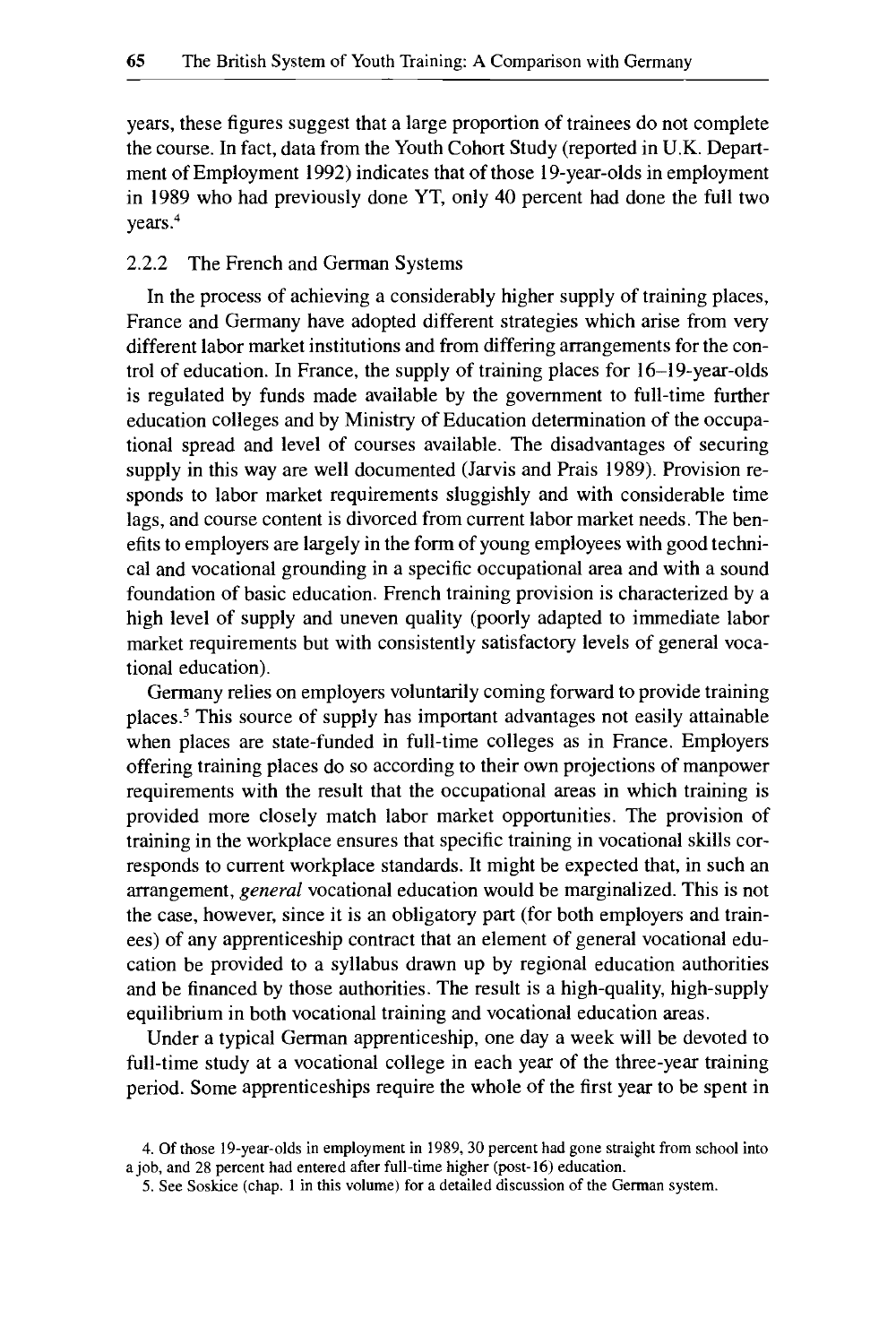full-time study. During the remainder of the time, the trainee will be working for the firm but very often in a special training workshop on the firm's premises. It is important to realize that successful completion of an apprenticeship, which is widely seen by young people as the essential route to a decent job, requires the passing of externally set and assessed exams. But the exam syllabus is based not only on what has been learned at college but also on what has been learned in the firm.

The syllabus for vocational training is the result of a detailed consultative process involving business, unions, and the state governments *(Lander).* Because of this, the important distinction in the German system is not between Becker's general and specific training, but between general education with a vocational orientation and the acquisition of workplace skills. Given the age of the trainees, the small size of many of the firms involved, and the training syllabus, it is simply not realistic to regard any significant part of training as firm specific for most trainees, though an important part of it is industry specific.<sup>6</sup> The interesting question is, How narrowly vocational is the supposedly general educational part of the apprenticeship? The view of teachers in the German vocational colleges *(Berufschuk),* all with previous occupational and/ or professional experience, was that, of the mathematical knowledge acquired in college courses, the apprentices would need to use only a small part directly in the workplace while employed as craftsmen. They would, however, need the whole range of mathematical skills if at a later stage they proceeded, as some were expected to do, to take courses and examinations leading to positions as supervisors *(Meisters)* or technicians *(Technikers)*.<sup>7</sup> In other words, these skills are more likely to be of use to the trainee as a means of pursuing career goals than directly in current employment.

In general, the training program which German employers agree to put trainees through, if they take them on as apprentices, not only includes off-the-job education and training but goes far beyond the training directly required for the job in hand. We can, for example, contrast the six-week training commonly given to sewing machinists in Britain, which is considered sufficient to teach them the basic operations required, with the two-year training given to machinists in Germany (Steedman and Wagner 1989).

At first glance, the German apprenticeship scheme, with its requirement that the employer send the trainee to college for at least one day a week or the equivalent, while paying a trainee wage, would appear to involve subsidization by the employer of general training. How can we explain the willingness of

*6.* **A** small number of "elite" apprenticeships in high-skill occupations offered by some large firms, e.g., engineering apprenticeships with Siemens, may give an implicit promise of long-term employment and may consequently contain an important element of firm-specific training. But it should be remembered that about a third of all apprenticeships are in the *handwerk* sector (e.g., as hairdressers and motor vehicle mechanics) and that, even of those in *Industrie und Hundel,* many are with small and medium-sized companies (e.g., as retail salespersons).

7. This view emerged in recent discussions held with a number of teachers working in *Rerufschule.*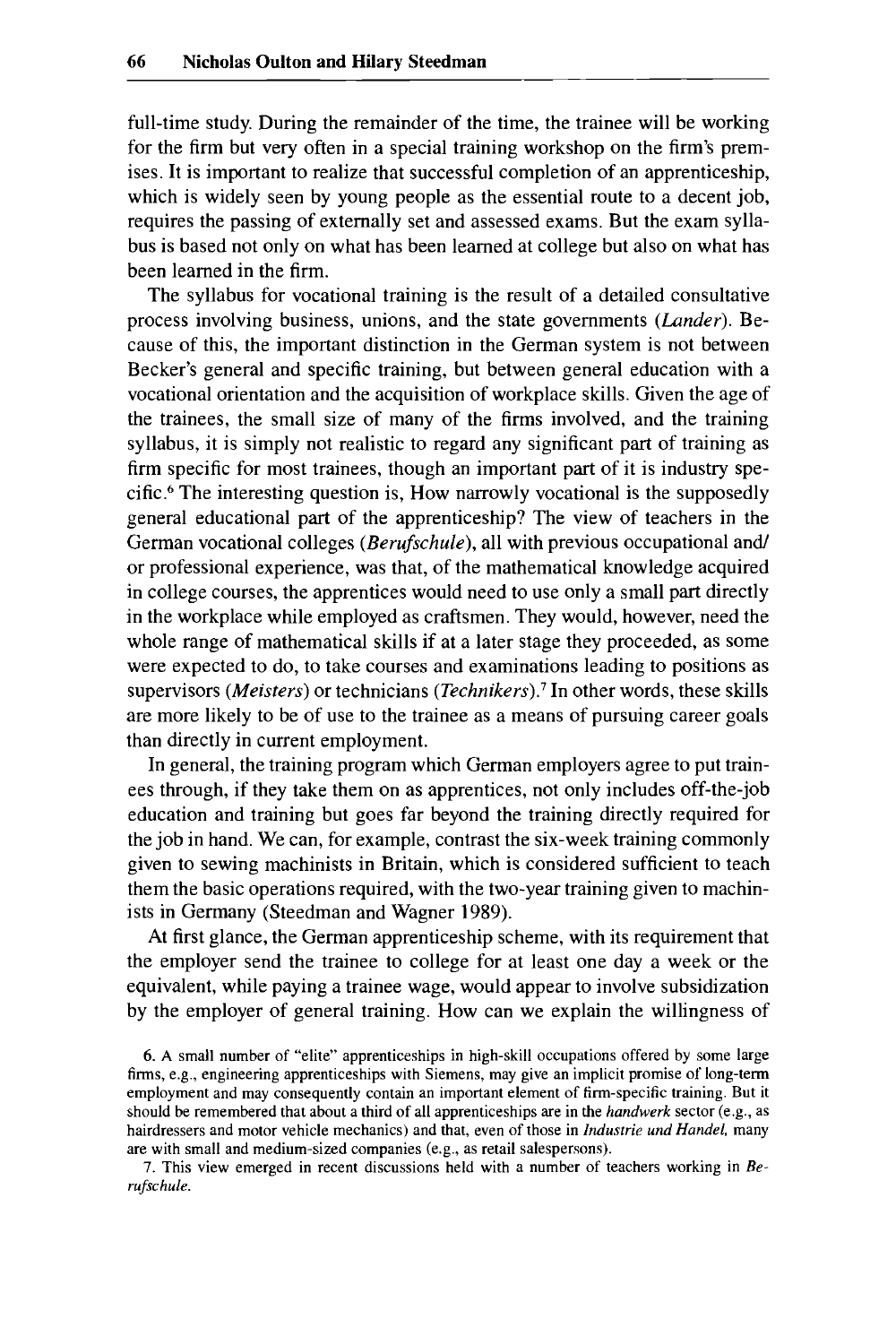German employers to enter into a training agreement where the on-the-job training they must supply (in accordance with federally agreed training programs) goes far beyond the specific skills required for the job at hand? To start with, we can note that the German state government *(Land),* not the employer, bears all the costs of off-the-job tuition in the vocational college. Second, the trainee wage is substantially below the corresponding adult rate: typically, trainees earn only about a third of the basic pay of the corresponding adult worker (Jones 1985; his data refer **to** 1979, but there has been little change since then). Third, the trainee makes a productive contribution in the latter stages of the training contract, and the employer can be reasonably certain (because of the importance trainees attach to possession of the craft certificate, *Berufsabschluss)* that the trainee will in fact remain with the firm for the full training period. **A** fourth factor helping to explain trainees' acceptance of a low trainee wage is that the training period varies with the nature of the job. Clearly, the length of time needed to acquire a minimum level of job-specific skills will vary from occupation to occupation. **As** a general rule in Germany, the shorter the time required to acquire the particular job-specific skills, the shorter the total training period—for example, an office assistant *(Burogehilfin*) has a two-year training period, whereas an office clerk *(Burokauffrau)* has a three-year training period. This variation in the length of the training period as a function of the required degree of skill helps to keep the trainee dropout rate relatively low.<sup>8</sup>

In summary, the fact that the German system has survived the economic strains of recent years, that it continues to meet with a high level of acceptance from German firms, small and medium-sized, as well as large, and that it succeeds in providing apprenticeships for the vast majority of the target population (less than 5 percent of German young people age 15-18 are in neither training nor full-time education; Bundesminister für Bildung und Wissenschaft 1990b, 24-25) strongly suggests that it is privately profitable. In the next section, we draw out the implications of what we take to be this fact.

#### **2.3 The Economics of Youth Training**

### 2.3.1 **A** Simple Model

In this section we develop a simple model of youth training, designed to illustrate the problems with which all real-world training systems which rely on the private sector, as does Germany's, have to contend. For the reasons given earlier, we assume that all training is general.

**<sup>8.</sup> In 1988, the proportion of apprenticeships which were not completed was 20.5 percent, up from 13.7 percent in 1983. Most of these "dropouts" are in fact switching from one apprenticeship**  to **another. The rise in the noncompletion rate has been attributed to the tighter labor market for young people in these years, which has enabled them to be choosier (Bundesminister fur Bildung und Wissenschaft 1990a, 43).**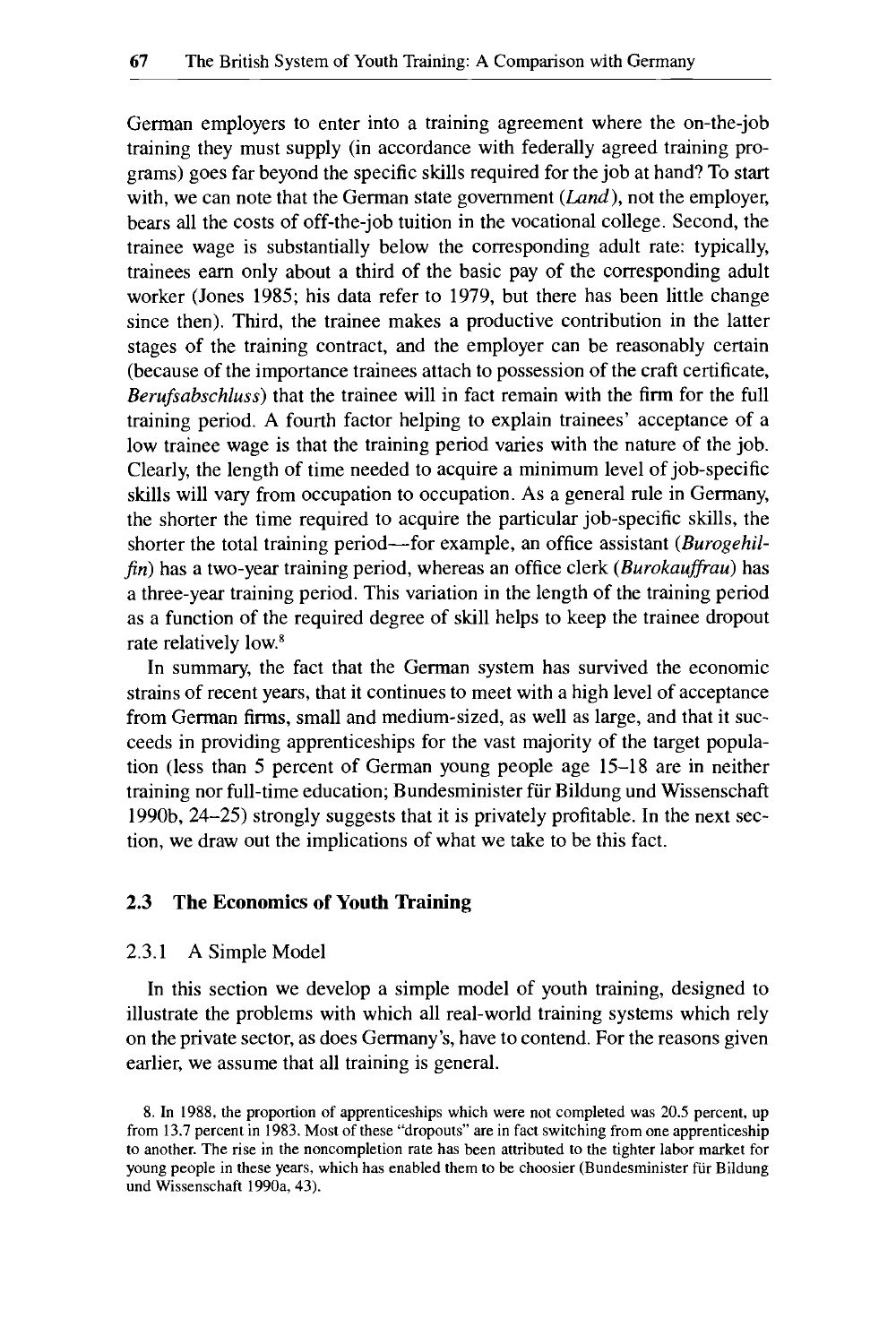It is assumed that the firm is required to sign a binding contract with its trainees for a period of *n* months, where for example,  $n = 36$  in the typical German case. During month *t* trainees would have a marginal product y, if they devoted all of their working time to production. However, they devote a proportion *h,* of working time to off-the-job training, so their actual marginal product is  $(1 - h)y$ . In the earlier part of the training period, this marginal product will normally be less than the wage cost to the firm *w,.* Obviously, therefore, firms will never offer training unless they expect that at some point the marginal product will exceed the wage cost.

Since the contract is binding for *n* periods, employers must look at the profitability of the contract as a whole, not month by month. But they need not look beyond the end of the contract, since at the end of the contract employees are free to leave and employers are also free to let the former trainees go and to hire someone else. Roughly speaking, the firm must ask, Does the present value of the benefits over the life of the contract exceed the present value of the costs?

Although the contract is binding, it is nevertheless possible that its terms are not fulfilled. For example, if we continue to look at it from the firm's point of view, the worker may quit or do something which necessitates dismissal (e.g., assault a manager). Hence the firm must allow for the possibility that it will incur expenditure on labor costs in the earlier months, the worker will then leave, and the firm will never get the benefit of higher output.

Let  $p$ , be the probability, as of the beginning of the contract, that the worker is still with the firm in period *t.* Then the training contract is profitable for the firm (assuming risk neutrality) if

(1) 
$$
\sum_{r=1}^{n} \frac{p_r[(1-h_r)y_r - w]}{(1+r)^r} \ge 0,
$$

where *r* is the firm's required rate of return on capital.

Several conclusions arise from considering this formula. Note first that the contract would always be profitable to the firm if the wage were equal to the marginal product in every period, i.e., if  $(1 - h_i)y_i = w_i$ , for all *t*. This is of course the point made by Becker (1964, chap. 2). It is easy to see however that this is not the practice followed in the real world: on the last day of apprenticeship, workers are presumably almost as productive as on the following day, but they are paid substantially less than adult workers. The most plausible explanation for this is that if wages were strictly in accordance with marginal productivity, they might be unacceptably low during the earlier stages of the apprenticeship. To keep from starving, workers would have to rely on borrowing or family support which might not be forthcoming. For example, banks in the United Kingdom are at the time of writing (March 1992) charging a real rate of interest of about 25 percent for small, unsecured loans (a few hundred pounds), and this when most of their customers have assets which could be distrained on in case of default. Trainees are not legally adults and usually have no assets except their earning power. The families from which trainees come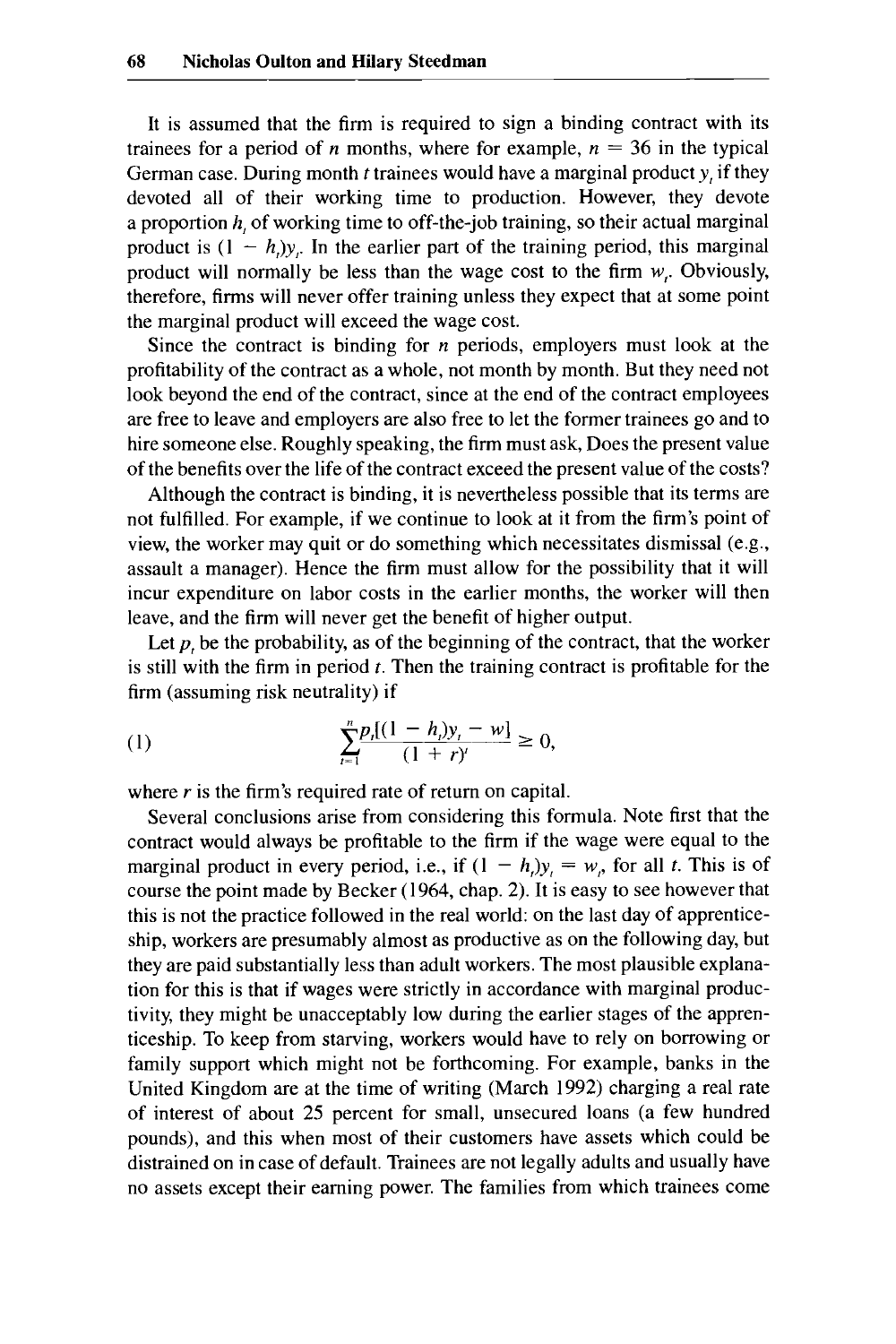may be little better placed to acquire outside finance. In addition, if commercial loans existed there would be a moral hazard problem: firms would have no incentive to screen out unsuitable applicants for training. It is not therefore hard to see why special arrangements for financing the training of young people are necessary. In the absence of commercial loans, firms in effect lend trainees money by paying them more than their marginal product at the start of the contract, a debt which trainees "repay" by accepting a wage lower than their marginal product as their skill level rises.

A second point to note is that the higher the probability of the employee dropping out (the lower *p,),* the lower trainee wages must be (in relation to productivity) in order to make the contract profitable for the employer. In earlier times, the problem of default on the part of the trainee was taken so seriously that runaway apprentices were treated as criminals. In modern Germany, the contract is somewhat one-sided in that it is binding on the employer but there are no significant legal consequences for the trainee if he or she quits prematurely (though there may be serious consequences for the trainee's future job prospects).

One should also note that the fact that these are not lifetime contracts makes a great deal of difference to trainee wages. If lifetime contracts existed, we should see a much smaller gap between the wages of trainees and those of fully trained workers, since the cost of training, which is borne ultimately by workers, could then be spread over a whole working life instead of being incurred entirely in the relatively short training period. With lifetime contracts, the same formula applies but with *n* interpreted as the length of working life, not of the training period. Certain "elite" apprenticeships may give entry to an internal labor market and may therefore be analyzable as an implicit lifetime contract, but such apprenticeships are a minority, even among those offered by large firms.

# *2.3.2* Implications for the Trainee-Adult Wage Differential

The profitability condition **(1)** can be used to generate some implications for the differential between trainee and adult wages. Alternatively, given the differential, we can deduce implications for the sustainable level of human investment. This condition was derived for an individual firm, but competition will ensure that in the long run it holds for all firms in an industry as an equality:

(2) 
$$
\sum_{r=1}^{n} \frac{p_r[(1-h_r)y_r - w]}{(1+r)^r} = 0.
$$

To obtain numerical results, it is necessary to impose some structure on equation *(2).* Specifically, we assume that the trainee wage and the proportion of time devoted to training stay constant throughout the training period  $(w_t = w_t)$ and  $h = h$ , for all *t*), and that the probability of a trainee dropping out is constant and equal to  $1 - p$ , so that  $p_t = p'$ . We also need to say how the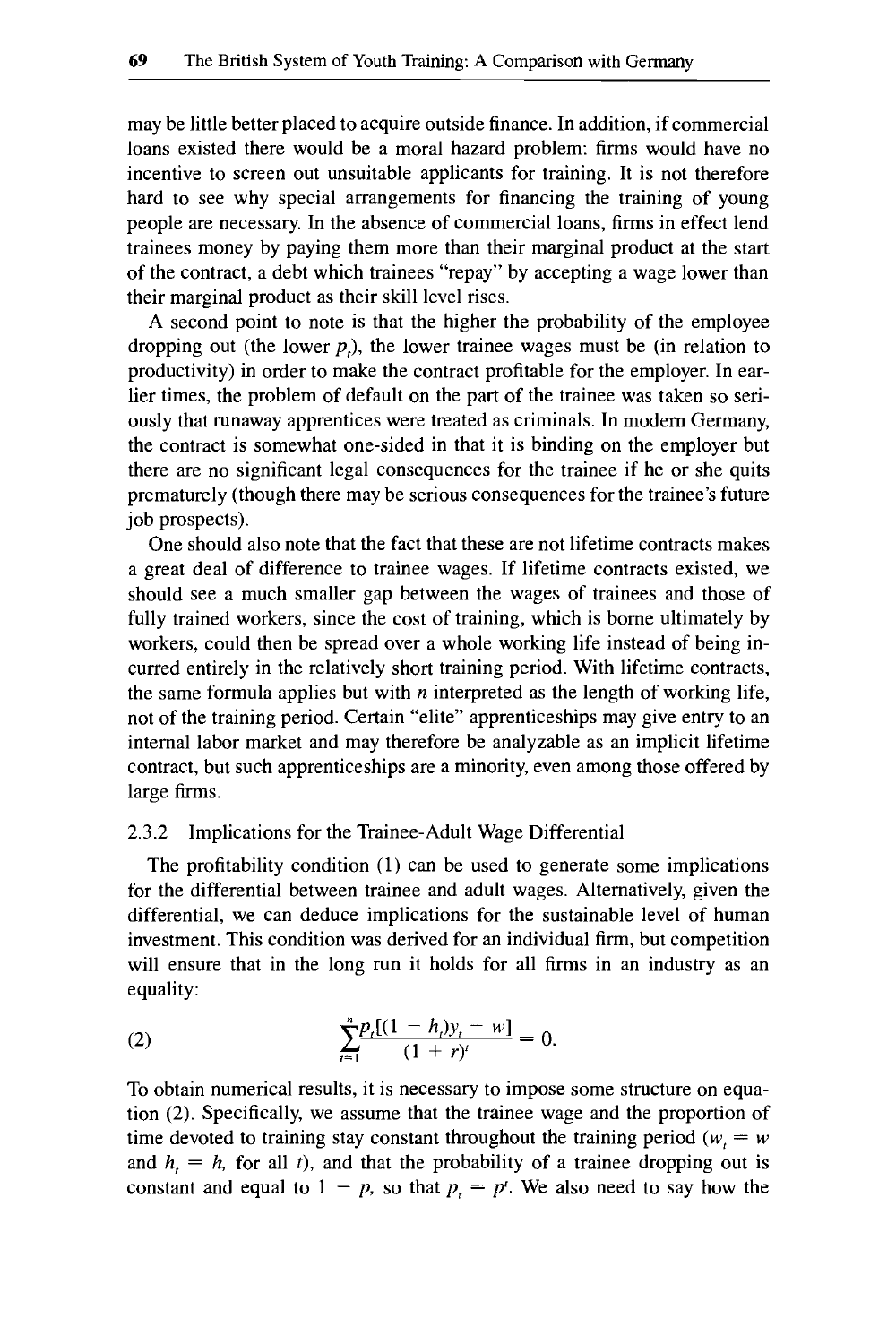trainee's marginal product grows over time. We assume that this depends on two factors: off-the-job training and on-the-job training. The rate at which productivity rises is assumed to depend in a linear fashion on the proportion of the trainee's time devoted to these two activities:<sup>9</sup><br>(3)  $(y_t - y_{t-1})/y_{t-1} = \rho h + \sigma(1 - h), 0 \le h \le 1; \rho, \sigma > 0.$ the trainee's time devoted to these two activities:<sup>9</sup>

(3) 
$$
(y_{t} - y_{t-1})/y_{t-1} = \rho h + \sigma(1 - h), 0 \le h \le 1; \rho, \sigma > 0.
$$

Note that this formulation (which as far as off-the-job training is concerned is the same as that of Lucas 1988) has the strong implication that the growth rate of marginal productivity is independent of its initial level. However, Rosen (1976) has shown that the optimal *h* depends on an "ease of learning" parameter, which in turn could be made to depend on the initial educational level of trainees. He has also shown that in the early period of working life the optimal growth rate of human capital is approximately constant. So equation (3) may be quite reasonable as a model of human capital investment for youth trainees.

The parameter  $\rho$  can be interpreted as the gross rate of return to investment in off-the-job training. To see this, note that investment in human capital in month  $t - 1$  is  $hy_{t-1}$ , which yields a return of  $(y_t - y_{t-1})$  thereafter. The rate of return, measured on a monthly basis (ignoring the distant possibilities of death or retirement) and gross of depreciation on human capital, is  $\Delta y_r / h y_{r-1}$ , which by equation (3) equals  $\rho$ . The parameter  $\sigma$  can be interpreted as the gross rate of return to on-the-job training.

Now assume that adult workers are paid their marginal product  $y_n$ , which by equation (3) equals  $y_0[1 + \rho h + \sigma(1 - h)]^n$ . Under these assumptions we can substitute from equation  $(3)$  into equation  $(2)$  and solve for the ratio of trainee to adult wages, *wly,,:* 

(4) 
$$
w/y_{n} = \frac{(1-h)\sum_{r=1}^{n} p'(1+\rho h + \sigma(1-h))^{r-n}/(1+r)^{r}}{\sum_{r=1}^{n} p''/(1+r)^{r}}
$$

Table 2.1 shows some sample results of calculating the trainee/adult wage ratio for a range of values of the rate of return **(p)** and the proportion of time devoted to training *(h).* In these calculations, the training period is assumed to be 36 months  $(n = 36)$ , and the dropout rate to be zero  $(p = 1)$ ; these values are quite realistic for the German case.<sup>10</sup> In the top panel, the possibility of on-

**9. A** third force, ignored here, which leads to greater productivity, even if a person is inactive, is the process of physical and mental maturation.

10. The dropout rate from the British YT program (from information provided by the Employment Department) averages about **3** percent per month. Setting *p* = 0.97 in equation (4) has surprisingly little effect on the results: for example, with  $h = 0.5$  and the rate of return set to 20 percent per annum, the trainee/adult wage ratio falls to 42.0 percent, compared with 43.1 percent with  $p = 1$ . If the assumption of risk neutrality were dropped, no doubt the dropout effect would be much more significant, since the majority of firms in the United Kingdom, **as** in Germany, only have a handful of trainees **at** any one time. The dropout rate plays the same role in equation (4) as the discount factor  $1/(1 + r)$ . Consequently, the results in table 2.1 are also insensitive to changes in the discount rate.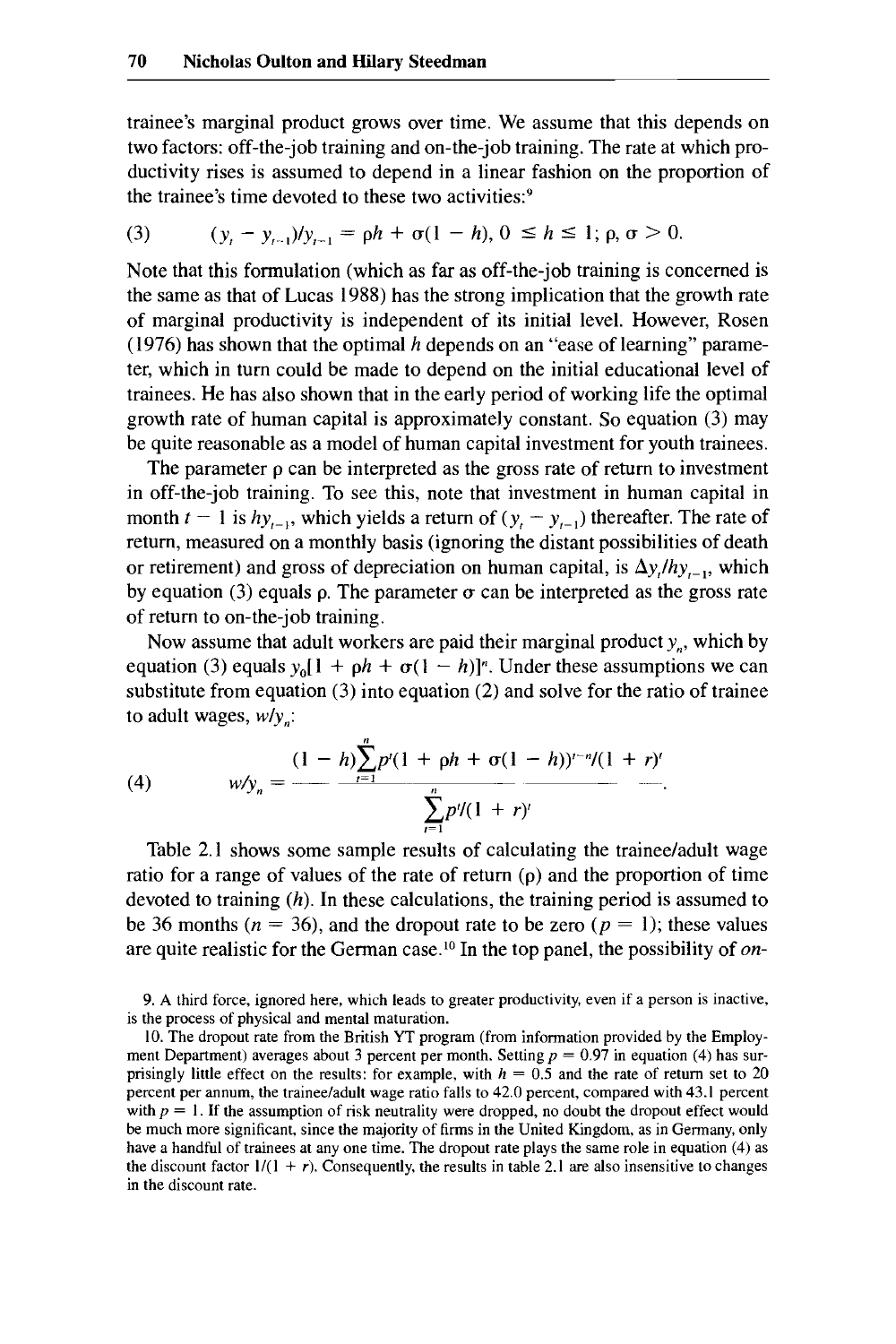| Time Devoted to Off-the-Job<br>Training, $h$ $(\%)$ | Rate of Return to Off-the-Job<br>Training, $\rho$ (% per annum) |       |       |
|-----------------------------------------------------|-----------------------------------------------------------------|-------|-------|
|                                                     | 10.0                                                            | 20.0  | 30.0  |
|                                                     | No On-the-Job Training: $\sigma = 0$                            |       |       |
| $\Omega$                                            | 100.0                                                           | 100.0 | 100.0 |
| 10                                                  | 88.6                                                            | 87.3  | 86.0  |
| 20                                                  | 77.6                                                            | 75.3  | 73.1  |
| 30                                                  | 66.9                                                            | 63.9  | 61.2  |
| 40                                                  | 56.5                                                            | 53.2  | 50.2  |
| 50                                                  | 46.4                                                            | 43.1  | 40.1  |
| 60                                                  | 36.5                                                            | 33.5  | 30.8  |
| 70                                                  | 27.0                                                            | 24.4  | 22.2  |
|                                                     | On-the-Job Training: $\sigma = \rho$                            |       |       |
| 0                                                   | 86.2                                                            | 74.9  | 65.6  |
| 10                                                  | 77.5                                                            | 67.4  | 59.1  |
| 20                                                  | 68.9                                                            | 59.9  | 52.5  |
| 30                                                  | 60.3                                                            | 52.4  | 45.9  |
| 40                                                  | 51.7                                                            | 44.9  | 39.4  |
| 50                                                  | 43.1                                                            | 37.4  | 32.8  |
| 60                                                  | 34.5                                                            | 30.0  | 26.2  |
| 70                                                  | 25.8                                                            | 22.5  | 19.7  |

**Table 2.1 Trainee Wages as a Proportion of Adult Rates** (%)

*Source:* Calculated from equation (4), with  $n = 36$ ,  $r = 0.1$ , and  $p = 1$ .

the-job learning (learning by doing) is ignored, i.e.,  $\sigma$  is set equal to zero. Results are shown for a range of values of **p.** About rates of return we have no direct information, and the assumed rates of 20 or 30 percent may seem excessive. But the rate of return measures the increase in productivity in the chosen occupation (e.g., the difference between the electrical skills of an 18-year-old electrician after three years of training and those of a starting, untrained 15 year-old) and so may not be unrealistic. In any case, it turns out that the trainee/ adult wage ratio is relatively insensitive to the assumed rate of return. The principal influence on the ratio is the proportion of time devoted to training. **Put** the other way round, if trainee wages are about one-third of adult rates (as is the case in Germany), it implies that the average trainee is spending the majority of his time, perhaps as much as 60 percent in off-the-job training rather than in production. By contrast, even under the traditional British apprenticeship system, trainee wages were about two-thirds of adult rates (Jones 1985), so that if training were to break even, the amount of time devoted to training must have been substantially less: table 2.1 suggests that only some 30 percent of work time would have been devoted to training.<sup>11</sup>

11. Even this figure may be too high since it does not take into account the fact that by tradition the British (unlike the German) employer paid the apprentice's college fees.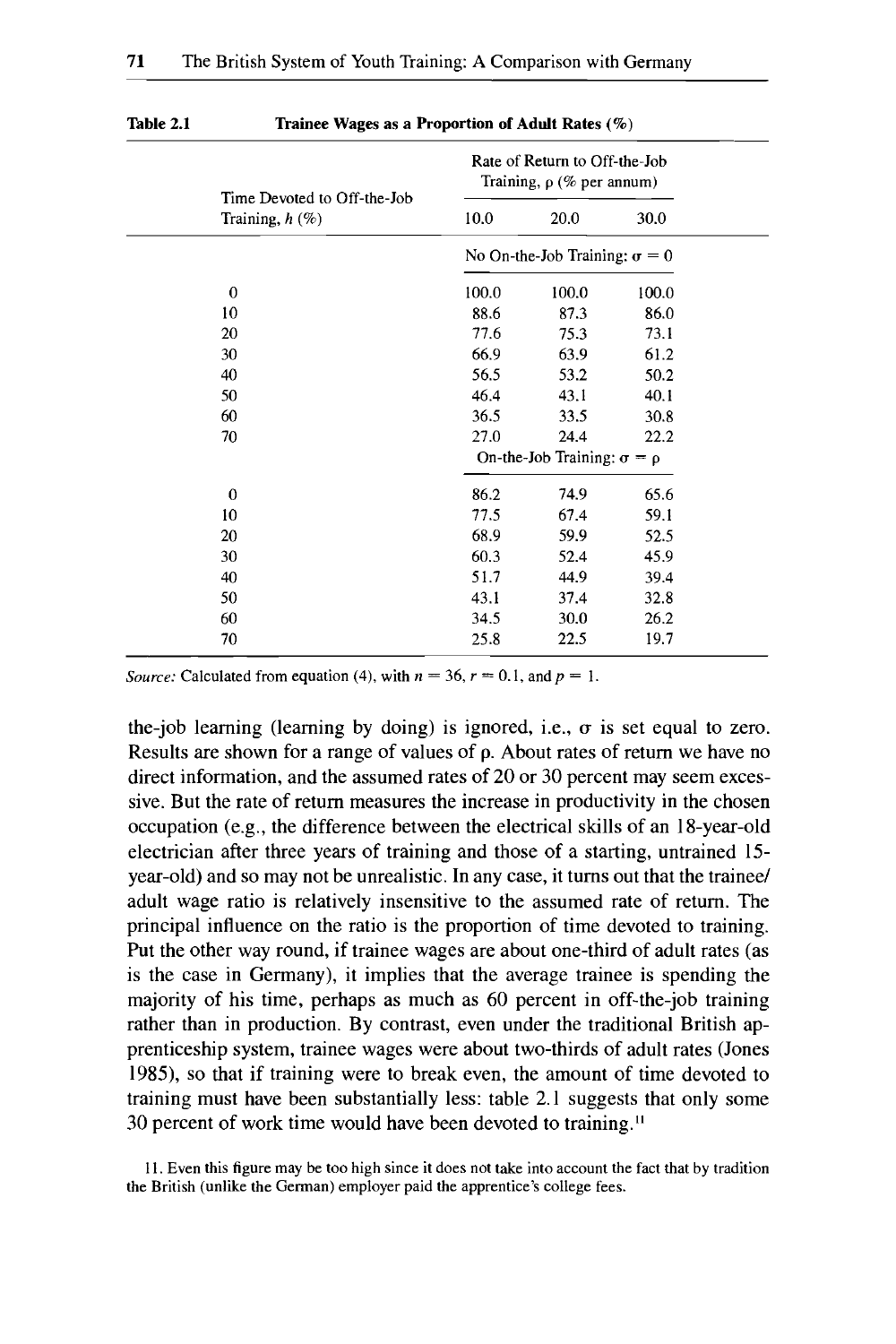How much would these conclusions be altered by allowing for on-the-job learning? The latter provides another reason for trainee wages to be below adult rates. In the lower panel of table 2.1, on-the-job learning is assumed to have the same rate of return as off-the-job learning ( $\sigma = \rho$ ). Clearly, the rate at which trainee productivity rises is now roughly doubled, but the effect on the trainee/adult wage ratio is comparatively slight: with a 20 percent rate of return to both types of training, a wage ratio of one-third implies that trainees are still spending more than half their time in  $off$ -the-job training.

The estimate that more than half of trainee time is devoted to off-the-job learning may seem unrealistically high: after all, trainees typically only spend one day a week at college. But off-the-job training also includes time spent on learning activities while on the firm's premises. The high estimate is also supported by other evidence. In a survey of more than 900 German firms, an expert commission found that trainees engaged in productive work for 125.5 days out of a total of 212.1 days on the job (i.e., excluding holidays and sick days) but that only some 62 percent of the 125.5 days was devoted to actual production, the remainder being given over to learning activities (Sachverständigenkommission Kosten und Finanzierung der beruflichen Bildung 1974, tables 17 and 51). Thus according to this survey, German trainees devoted only some **37** percent of their total time on the job to actual production work.

#### **2.4 Conclusions**

In the last decade, there have been great changes in the British system of youth training. It has now been accepted that vocational training after leaving school is desirable for *all* young people not continuing into full-time higher education, and not just for a small elite of craftsmen. It has also been accepted that a national system of vocational qualifications is necessary, which will bring some comparability and quality control to the myriad certificates awarded by a variety of private and public educational institutions. In these two important respects, the U.K. system has moved toward the German one.

But in other respects the United Kingdom has recently started to move away from the German model and indeed from general European practice. In the past, overall standards attained in these countries in a variety of occupations, by trainees gaining recognized craft qualifications, have been judged by previous studies to be roughly in line with those aimed for in Britain (Prais 1981; Steedman 1990; Steedman et al. 1991).<sup>12</sup> The more serious divergence from France and Germany has been the larger numbers trained to recognized craft standards and the more rapid rate of growth in these numbers in these countries over the past two decades. But the standards set by NCVQ for the various

<sup>12.</sup> The traditional British apprenticeship, when coupled with one of the recognized craft qualifications, provided a substantial economic return to its holder, according to the estimates of Blanchflower and Lynch (chap. 8 in this volume), based on data from the National Child Development Survey. In other words, these qualifications were recognized and valued in the marketplace.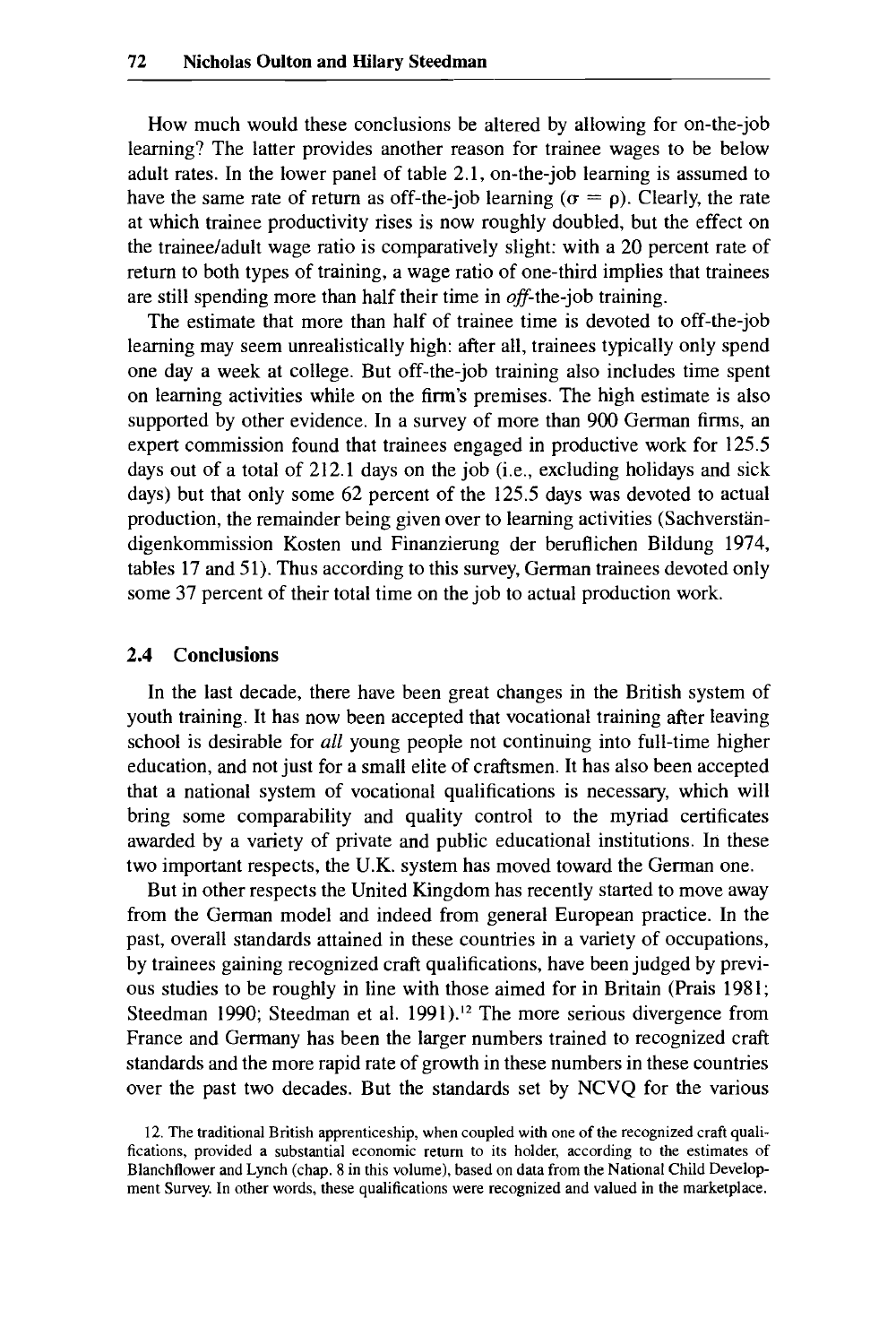"levels" into which it divides up vocational qualifications are low by continental standards, and the methods of assessment which NCVQ is prepared to accept are inherently unreliable and vulnerable to abuse (Prais **1991).** 

Furthermore, NCVQ has recently begun to downgrade the general and technical content of vocational training. A recent study (Steedman **1992)** has pointed to the low level of general vocational education content, relative to that in the rest of Europe, in the new YT qualification targets (NVQ Level *2).* This study was based on analysis of training for the construction industry; the phenomenon observed affects all those areas of YT dependent on government finance. That youth training provision should incorporate general transferable skills, in addition to occupation-specific and industry-specific training, has been accepted practice in the postwar period in all European countries. Acceptance has been based on the need for a degree of equity and social justice in the treatment of young people in training, relative to their coevals still in fulltime education, on the need for firm foundations for professional identity based on the acquisition of recognized bodies of skill and knowledge, on the need for progression within-and beyond-the profession, trade, or industry, and finally, on the need in future working life for more flexible and autonomous working practices. Britain appears to be moving in a very different direction.

In Britain it is employers who now have the dominant influence on the vocational curriculum for YT, since theirs is the principal voice heard in NCVQ and in the TECs. As far as the other actors are concerned, the government has more or less excluded the trade unions, because of their perceived record of obstructionism, and has itself adopted a hands-off approach to the vocational curriculum-in strong contrast to the detailed control it has assumed over the *academic* curriculum. Aside from the interest that local groups of firms or industries may have in reducing the general educational content of the curriculum in favor of narrowly specific skills, the present arrangements give incentives to individual firms to lower standards.<sup>13</sup> By contrast, we may note that there is *every* financial incentive, under the German system, for individual employers to support trainees' work on college courses, since failure in these courses means that a trainee would have to leave an apprenticeship prematurely, with consequent loss to the employer of the investment in the trainee.

Are youth wages in the United Kingdom now sufficiently low relative to adult rates to make possible a high level of training? It is true that the trainee allowance is low (equivalent to the social security level), but the actual amounts paid by firms are often higher. Unfortunately, there are no official

**<sup>13.</sup> In an effort to encourage the acquisition of NVQs by trainees, a bonus equal to about half the total government finance available for a trainee is to be paid to the employer when the trainee obtains NVQ Level 2. However, the employer is also responsible for** *providing* **training to NVQ**  Level 2-either through college courses or through training in the workplace. The NVQ assessors, **who may be college lecturers or workplace employees, but in either case indirectly or directly financially dependent on employers, may therefore find themselves in a difficult position if they find it necessary to fail trainees and thereby deprive employers of substantial payments.**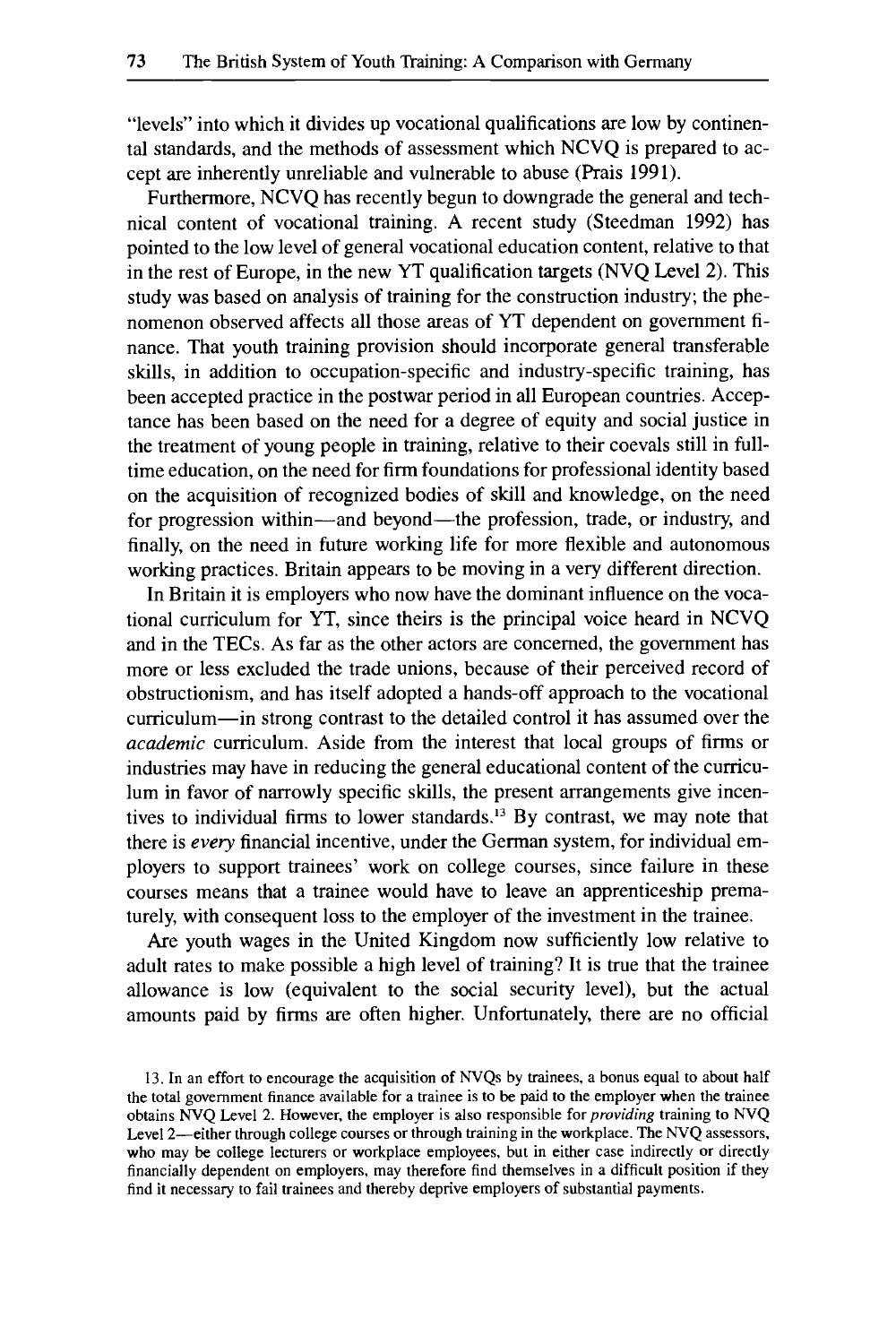figures on the actual wages received by those on YT, but about a third of trainees are believed to have "employed status," and so these at least must be paid substantially more than the trainee allowance. It must be remembered that firms wishing to take on YT trainees have to compete in an active market for youth labor (unlike in France, for example). According to the 1991 New Earnings Survey, hourly earnings of those less than 18 years old as a proportion of the corresponding hourly earnings for those aged 18-20 were 68 percent for males and 74 percent for females.<sup>14</sup> The temptation for a young person to drop out of a traineeship in favor of a "real job" is therefore strong.

In addition, achieving a German level of training activity in the firm may involve heavy set-up costs, in the shape of special facilities for trainees, time devoted to formulating programs of in-firm training, and "training in training" for supervisory personnel. Given that the qualifications to which trainees are working are not highly valued in the marketplace and that the extent of future government financial support for training is uncertain (it is currently falling), it is understandable that U.K. firms should be unwilling to incur these costs.

In conclusion, the German system, we would claim, has found effective answers to the threefold problem of finance, content, and assessment and certification, which we outlined earlier. The standards of German vocational training are high and methods of assessment are reliable. The content of the training is adjudged by firms to be relevant to their needs. Partly for this reason but partly also because of the general educational element, training is attractive to the trainees, far fewer of whom fail to complete their traineeship than in Britain. Because of this virtuous circle, the financing problem can be solved: trainees pay for their own training, via loans from the firms which they work for, though government also contributes by paying for vocational schools. By comparison with the German one, the U.K. system can be characterized as a low-level equilibrium (Finegold and Soskice 1988). The fundamental obstacle preventing the United Kingdom from moving toward a German-type system is that the certificate to which the British trainee is working is of little economic value, first because the skill level it purports to certify is low, second because it is narrowly industry specific (although this may increase its value to employers, it reduces its value to employees), and third because, due to the lack of external control of the assessment system, it is an unreliable indicator of an individual's actual skills. In consequence, trainees are unwilling to accept much of a reduction in wages in order to acquire such a certificate. Given

**<sup>14.</sup> See** U.K. Department of Employment, *New Earnings Survey 1991* (London: **Her** Majesty's Stationery Office, 1991). The figures in this source for those less than 18 years old exclude most of those on YT. On the other hand, the figures for those aged 18-20 include those who are entering employment for the first time from further education, who presumably are able to obtain a higher wage on average than those 18-20-year-old who entered full-time employment at age 16. Hence, for those who have the lowest educational qualifications, the differential between youth and adult rates is likely to be even smaller than the figures in the text would suggest.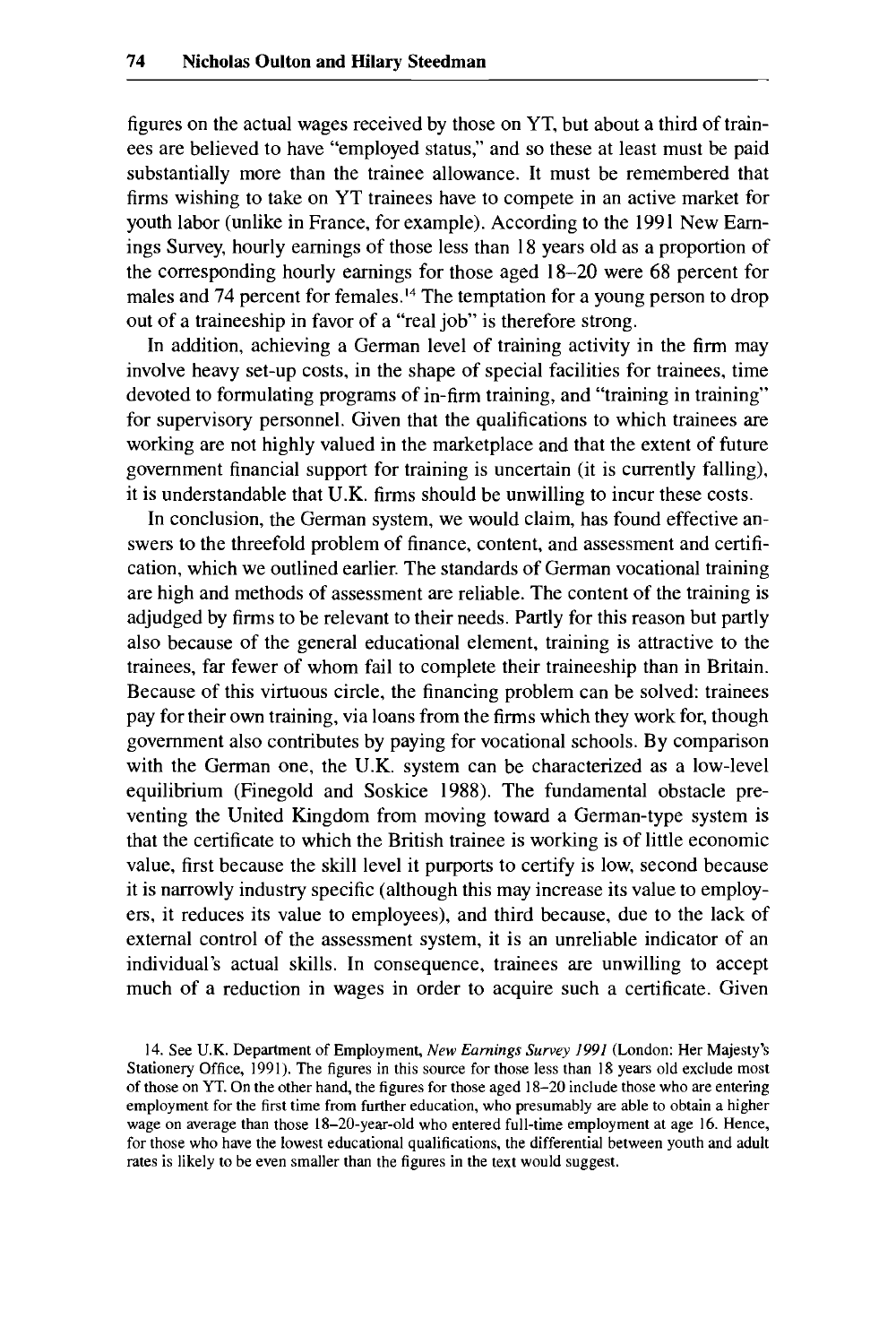trainee resistance to lower wages, employers have no incentive to improve the quantity or quality of the training they offer.

# References

- Becker, Gary **S.** 1964. *Human capital: A theoretical and empirical analysis, with special reference to education.* New York: Columbia University Press.
- Bundesminister fur Bildung und Wissenschaft. 1990a. *Berufsbildungsbericht* 1990. Bonn.
	- . 1990b. *Grund- und Struktur Daten: 1990/91.* Bonn.
- Daly, Anne, David Hitchens, and Karin Wagner. 1985. Productivity, machinery and skills in a sample of British and German manufacturing plants: Results of a pilot enquiry. *National Institute Economic Review*, no. 111 (February): 48-61.
- Finegold, David. 1991. Institutional incentives and skill creation: Preconditions for a high-skill equilibrium. In *International comparisons of vocational education and training for intermediate skills,* ed. Paul Ryan. London: Falmer.
- Finegold, David, and David Soskice. 1988. The failure of training in Britain: Analysis and prescription. *Oxford Review of Economic Policy* 4 (Autumn): 21-53.
- Jarvis, Valerie, and **S.** J. Prais. 1989. Two nations of shopkeepers: Training for retailing in France and Britain. *National Institute Economic Review,* no. 128 (May): 58-74.
- Jones, Ian **S.** 1985. Skill formation and pay relativities. In *Education and economic performance,* ed. G. D. N. Worswick. Aldershot: Gower.
- Lucas, Robert E. 1988. On the mechanics of economic development. *Journal ofMonetary Economics* 22 (July): 3-42.
- Marsden, David, and Paul Ryan. 1991. Initial training, labour market structure and public policy: Intermediate skills in British and German industry. In *International comparisons* of *vocational education and training for intermediate skills,* ed. Paul Ryan. London: Falmer.
- Prais, S. J. 1981. Vocational qualifications of the labour force in Britain and Germany. *National Institute Economic Review,* no. 98 (November): 47-59.
- . 1989. How Europe would see the new British initiative for standardising vocational qualifications. *National Institute Economic Review,* no. 129 (May): 52-54.
- . 1991. Vocational qualifications in Britain and Europe: theory and practice. *National Institute Economic Review,* no. 136 (May): 86-91.
- Prais, **S.** J., Valerie Jarvis, and Karin Wagner. 1989. Productivity and vocational skills in services in Britain and Germany: Hotels. *National Institute Economic Review,* no. 130 (November): 52-74.
- Rosen, Sherwin. 1976. **A** theory of life earnings. *Journal* of *Political Economy* 84 (August): S45-S67.
- Sachverstandigenkommission Kosten und Finanzierung der beruflichen Bildung. 1974. *Kosten und Finanzierung der ausserschulischen berujlichen Bildung (Abschlussbericht).* Bielefeld: W. Bertelsmann.
- Steedman, Hilary. 1990. Improvements in workforce qualifications: Britain and France 1979-88. *National Institute Economic Review,* no. 133 (August): 50-61.
	- . 1992. Mathematics in vocational youth training for the building trades in Britain, France and Germany. NIESR Discussion Paper no. 9. London: National Institute of Economic and Social Research, March.